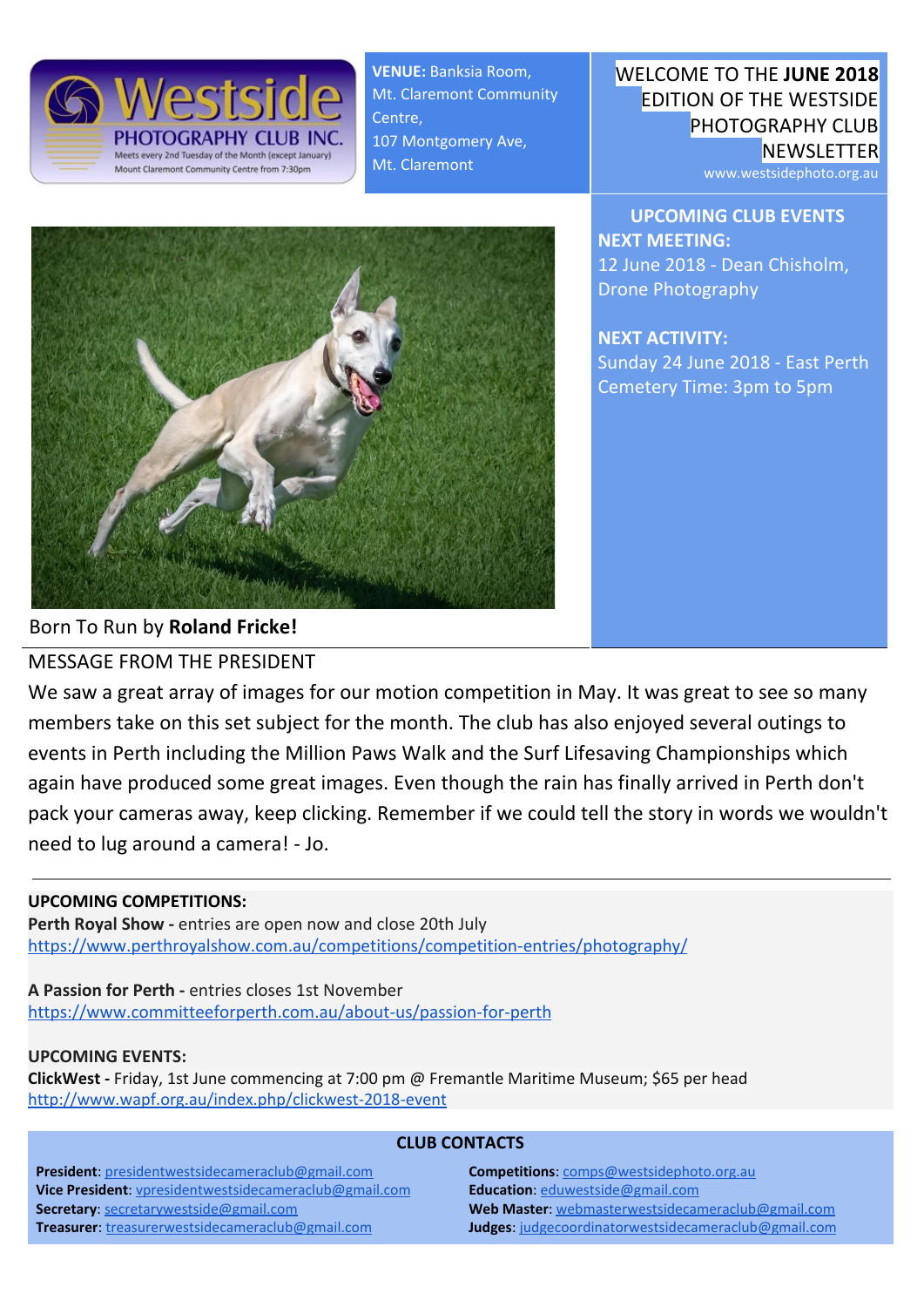# Member Profile: **Celine Gaudin**



### **Q1: "When did you start getting into photography?"**

I started enjoying taking photos when we first arrived in Australia in 2003, being stunned by the beauty of the country, the intensity of the colors and the light. At first it was to document our family blog aimed to share with our relatives and friends back in France. Photography then helped me during illness a few years ago as a way to distract myself and as a tool to come out of isolation during that period. I can say that photography has been part of my recovery process.

#### **Q2: "What is your favourite image to date and why?" (pictured at the top of this page)**

This question got me thinking about the process to select one specific photo: is it the technicality of the shot, the difficulty of getting the shot, the message we want to convey with the shot or simply the moment associated to the shot? So I have picked one of the many photos I have from the Sydney Opera House, which I found fascinating. In this photo, I like the intensity of the sky, the ray of light and the detail of the tiles covering the roof of the building. The filter and grain in post-production gives the photo a moody feeling.

#### **Q3: "What is in your bag?"**

I used to have a DSLR Nikon D90 for the last 10 years and a mirrorless Sony alpha 6000 with a couple of lenses more recently, with the view to learn the technical side of photography. However, because I lack time to develop these technical skills, I decided to focus on what I want to capture and rely on a versatile camera, which will allow me to work my way through learning settings with time. I now see myself as a very enthusiastic photographer and I recently acquired a Sony RX10 III, which is now my go to camera… I also have a DJI drone that I fly with my husband until I feel confident to control it on my own and I use my phone as a camera on a daily basis!

## **Q4: "What image, city or location would you most like to shoot?"**

If I had to choose locations, it would be to travel around the world to shoot lighthouses, which I like for their design and function. But because my style of photography is more "in the moment" for details of life events, I simply want to multiply life experiences, wherever it happens!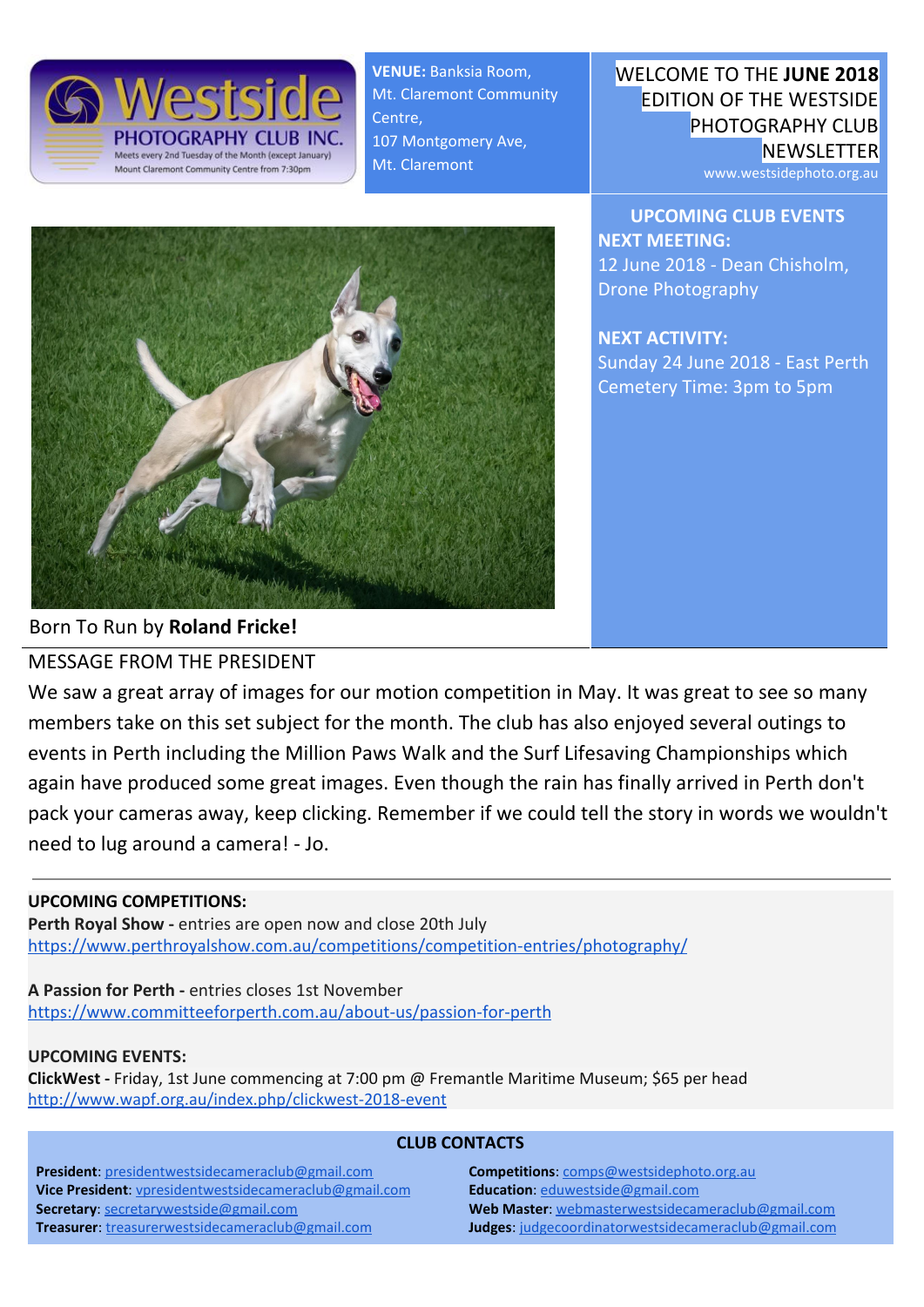### SUMMARY FROM RECENT EVENTS:

## **Sunday 11th March 2018 - Visit to Hillarys Harbour**

A few members braved the heat to visit to Hillary's Harbour to capture the lively surroundings: lots of families having fun in the water for one of the last summer day, wandering around the shops or enjoying an ice cream and a cool drink while watching life going by. It was a great opportunity to observe, try to snap some close up and capture a day in beautiful Hillary's Harbour. - **Celine**

# **Tuesday 10th April 2018 - Amanda Blanksby, Underwater Photography**

An informative and excellent evening listening to Amanda talk to us about all the various aspects of Underwater Photography. Who knew it was so technical and so challenging and so many different variables to content with! It makes me appreciate the fantastic underwater shots we see, especially those from our club members. Thank you. - **Greg**

# **Sunday 15th April 2018 - Australian Surf Lifesaving Championship**

The club headed to Scarborough for April's outing, to attend the Surf Life Saving Club Championship national event. The small group was able to capture the competitors practicing and in action getting into the water. It was an action packed event and lots of fun to watch. - **Celine**



# **Tuesday 8th May 2018 - Competition Night; Motion**

Another night of great images from club members and so very thought provoking and informative judging. The new format for comp nights seems to working with a good pace, good information, and nice finish time. - **Greg**